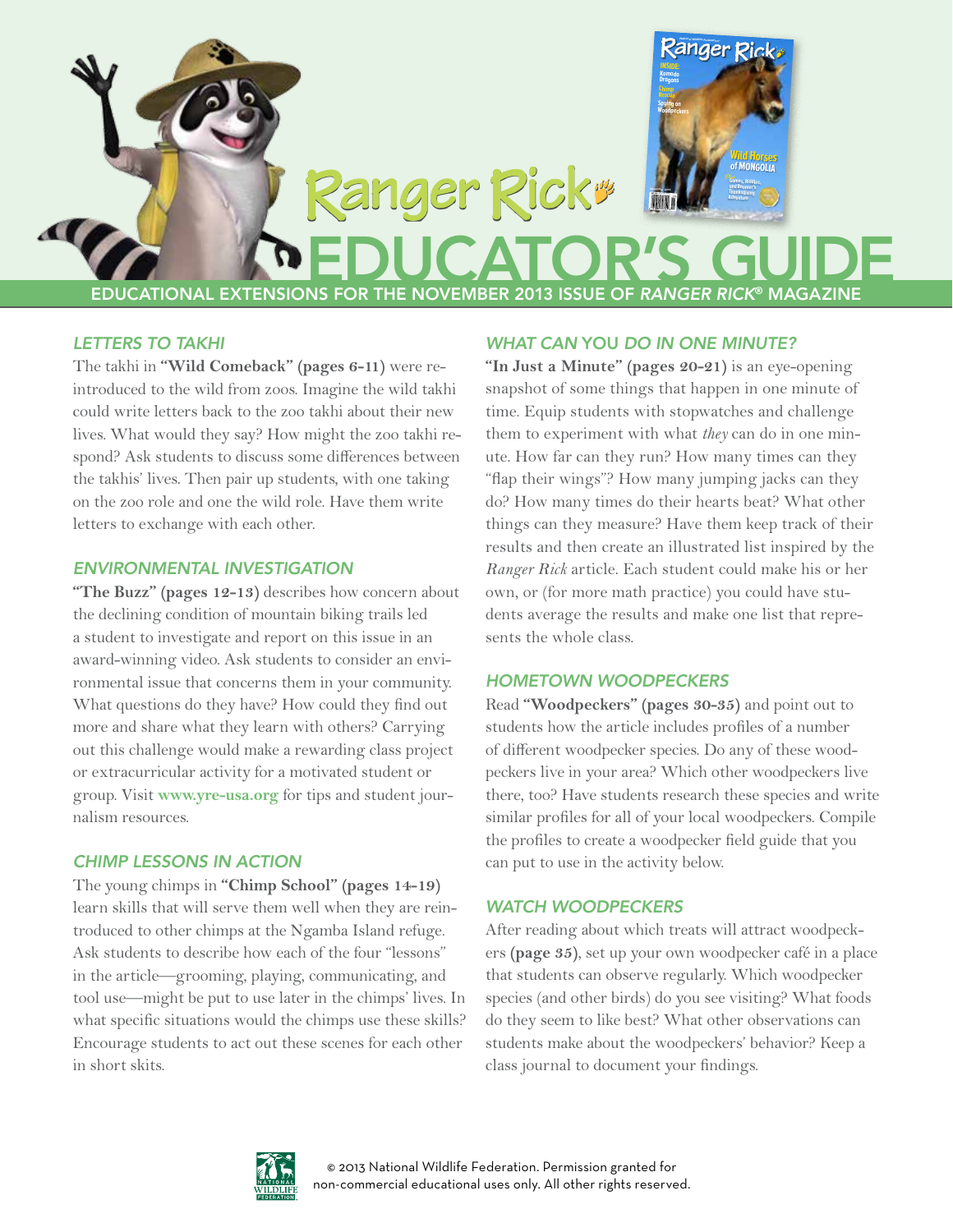Ranger Rick® Educator's Guide © Educator's Guide & Education of the Student Page & Educator's Guide



## **DRAGON FACT** AND FICTIONS

Komodo dragons seem too strange to be real. Can you sort out what's true about these lizards? Read "Dragon!" (pages 22-26) carefully, and mark each statement below true or false. (Hint: Only a few are correct!) Then rewrite each false claim to make it true.

- 1. A Komodo dragon can grow as large as a *Tyrannosaurus rex*. True / False
- 2. Komodo dragons live on islands throughout the world. True / False **True / False**
- 3. Komodo dragons eat almost any kind of meat, including rats, deer, wild boars, water buffalo, and even cobras! True / False
- 4. The one thing a Komodo will never eat is another of its own kind. True / False
- 5. A Komodo dragon must hunt and eat every day to survive. True / False **True / False True / True / True / True / True / True / True / True / True / True / True / True / True / True / True / True / True / True / True / True / True / True / True / True / True / True / True / True**
- 6. You can tell where a dragon has eaten a meal because there will be a pile of bones, skin, fur, feathers, or hooves left behind. True / False
- 7. Not only do Komodo dragons have stinky drool that is full of harmful germs, they also have venom glands in their jaws. True / False
- 8. When baby Komodo dragons hatch from their eggs, Mom is waiting to teach them all the tricks of dragon life. True / False